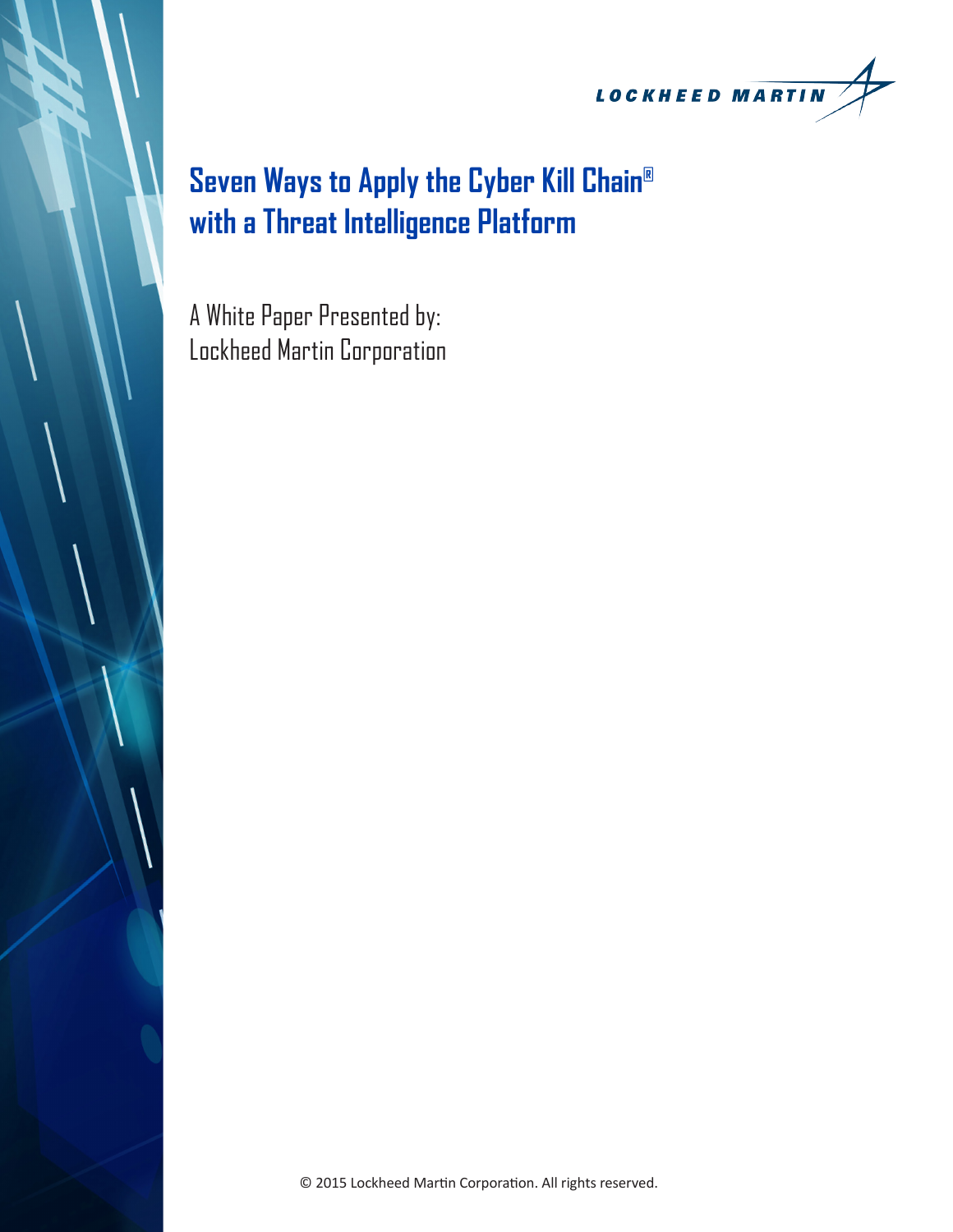© 2015 Lockheed Martin Corporation. All rights reserved.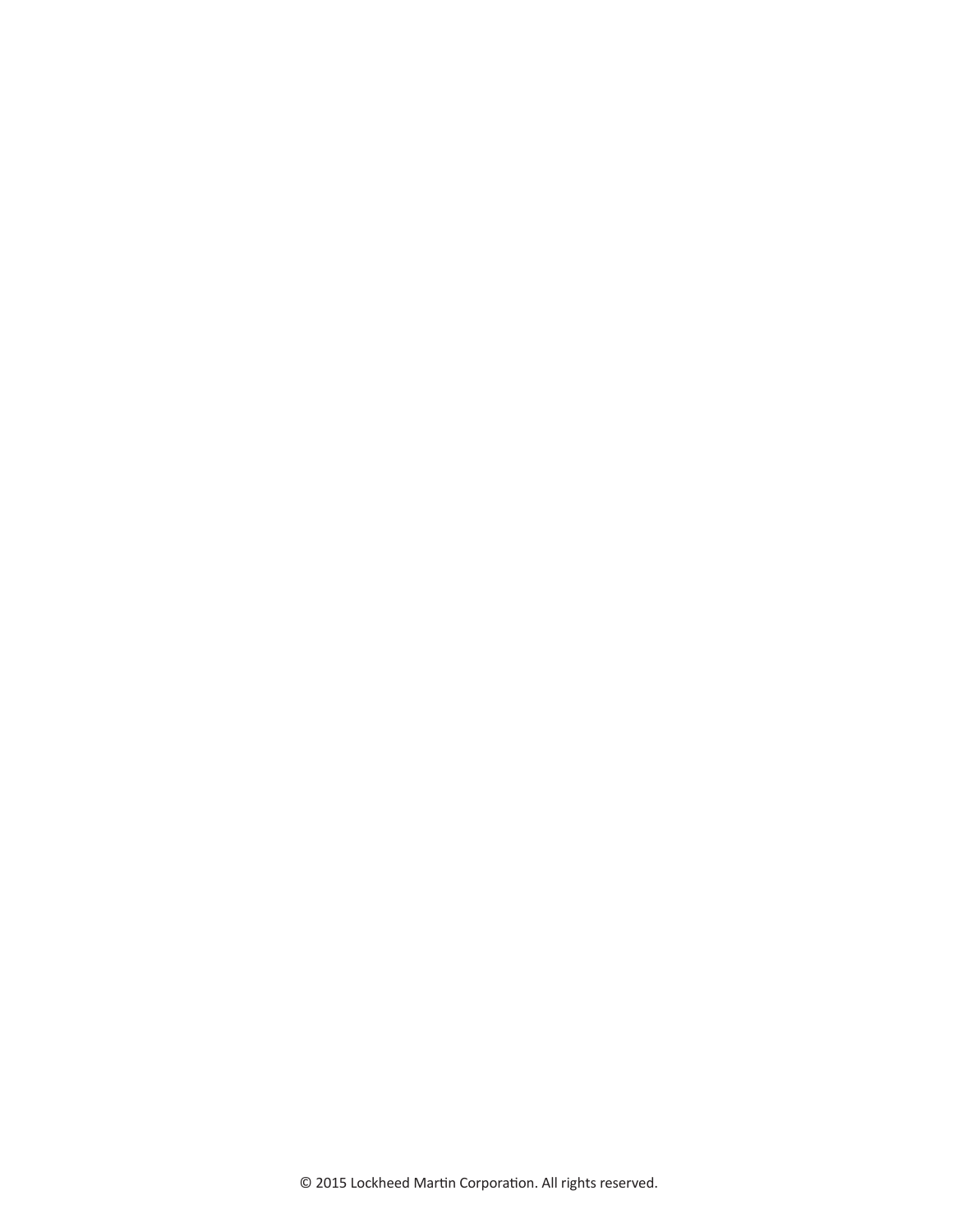#### **ARSTRACT**

Threat Intelligence Platforms (TIP) are an emerging technology supporting organizations as they consume and then act on cyber intelligence. Lockheed Martin believes that a TIP helps an organization transition from relying solely on external intelligence sources to producing their own intelligence based on what is observed in their environment. The result is elevated cyber maturity and improved resilience against attackers.

#### 1. INTRODUCTION

Within the past decade, computer network defense has shifted from a culture of sharing minimal information to one of intelligence overload. Previously, information regarding system breaches, malware, or attack attribution was rarely shared between organizations. Today the more common issue is how to sift through all the emails, reports, and indicators to identify actionable intelligence.

Threat intelligence is evidence-based knowledge about a threat that can be used to inform decisions regarding the response to that threat (McMillan, 2013). It includes the details of the motivations, intent, and capabilities of threat actors (Holland, 2014). In order to successfully defend against the multitude of Advanced Persistent Threats (APT) facing an organization, consuming external threat intelligence has become an increasingly important aspect of cybersecurity. However, exactly how to ingest the intelligence and successfully leverage it within an organization's environment often remains a challenge.

In addition to external intelligence, an influx of data from one's own organization can further complicate matters. Alerts from a myriad of technologies including Intrusion Detection Systems (IDS), firewalls, mail scanners, Host Intrusion Prevention Systems (HIPS), and proxies can overwhelm a defender who is trying to respond to and disposition each alert. External intelligence can quickly become an afterthought as there is no

time to evaluate and implement countermeasures, making it useless. Conversely, external intelligence fed directly into these tools results only in more noise if it is not properly vetted for one's environment and mitigations are not appropriately tuned.

In order to process all of this internal and external data and have it result in actionable intelligence, a TIP can be employed. A TIP is the central management repository for all external and internal intelligence, and can provide the mechanism to act upon this intelligence.

This paper is organized as follows: section two of this paper documents related work on defining the requisite components of a TIP. Section three introduces an expansion of this definition that is based upon the Intelligence Driven Defense® approach to computer network defense. Section four outlines the seven ways an organization can apply the Cyber Kill Chain® framework in their environment using a TIP. Section five introduces the Palisade™ solution, Lockheed Martin's Threat Intelligence Platform, and section six summarizes the paper.

#### 2. RELATED WORK

The analyst firms Gartner, Inc. and Forrester Research provide insight on the value of employing a Threat Intelligence Platform, and have each offered definitions of its components.

Gartner states that organizations looking for effective, automated methods to ingest multiple sources and formats of threat intelligence, correlate them, and act upon the information more efficiently should investigate using a TIP. They suggest that a TIP has the following six capabilities: 1) Collect intelligence from multiple sources in multiple formats and automatically enrich the intelligence; 2) Correlate intelligence and help determine which sources are the most effective; 3) Categorize intelligence to help perform analytics on threats, recognize tactics, techniques, and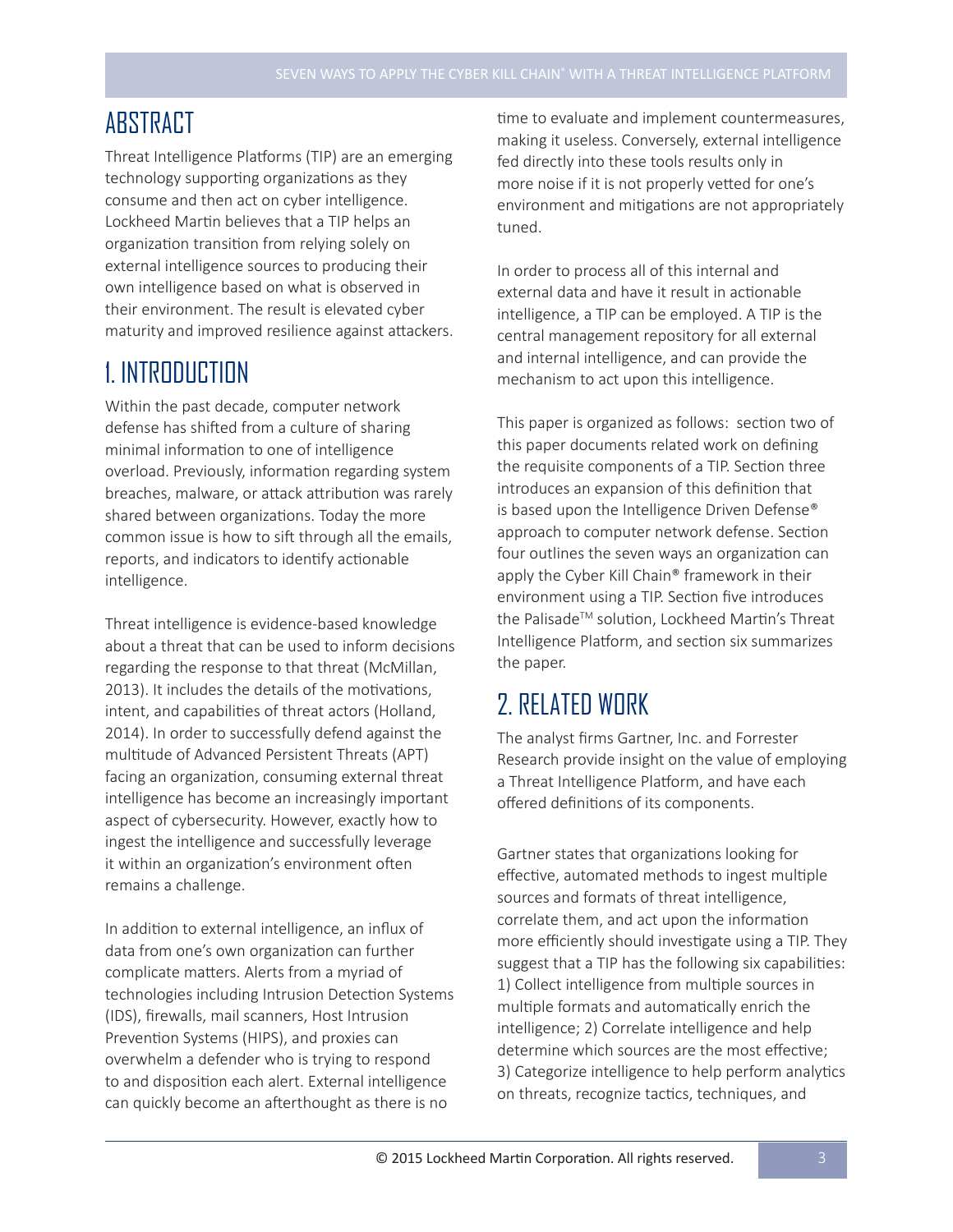procedures (TTPs), and understand relationships through modeling and visualizations; 4) Integrate the intelligence with workflow processes to further enrich existing data; 5) Provide action by supporting various integrations via Application Program Interfaces (APIs) and email notifications; and 6) Support the sharing of intelligence among trusted communities (Lawson, 2014).

Forrester states that the specific benefit of a TIP is providing Security Operation Centers with analysis platforms that can orchestrate intelligence activities. The platform should be capable of ingesting and normalizing threat intelligence, rating the value of intelligence sources, providing an analyst workspace, supporting visualization and pivoting, enriching the intelligence, and enabling the internal and external collaboration and sharing of the intelligence (Holland, 2015).

#### 3. EXPANDING THE OBJECTIVE OF A THREAT INTELLIGENCE PLATFORM

Gartner and Forrester laid out the intention and minimal requirements for a TIP. Lockheed Martin expands on those requirements to ensure a TIP provides value in all environments. While a TIP should enable the collection of vast amounts of external intelligence, it should also provide the foundation for an organization to mature into a producer of intelligence.

An Intelligence Driven Defense® approach to computer network defense has been advocated by Lockheed Martin for over five years (Hutchins et al., 2010). The central theme is that you can learn from past intrusion attempts to generate actionable intelligence that can be put back into your defenses to make you more resilient against advanced adversaries. Connecting the dots between seemingly different data points allows a defender to recognize relationships among incidents and identify common characteristics. This allows the analyst to understand the tactics, techniques, and procedures (TTPs) of their adversary. The more complete the profile that is built on an adversary directly targeting your

network, the greater the opportunity to be one step ahead of them.

Without a dedicated tool to store all the information and context gleaned from an investigation, identifying those commonalities becomes impractical. In the absence of a TIP, an analyst has few options to capture the data that otherwise could provide keen insights on an attack. Spreadsheets or text files on a SharePoint site do not allow an analyst much flexibility to correlate events by leveraging historical knowledge. For example, if you identify malware that beacons out to an IP address, how can you determine whether you have previously seen that IP address in your environment? A TIP should provide the location for an analyst to input all the indicators, context, notes, intelligence, recommendations, evidence, and adversary profile information discovered during their investigation and ensure everything is easily searchable. Furthermore, a TIP should support the Cyber Kill Chain® framework for this analysis as it is central to an Intelligence Driven Defense® posture. This approach can help an analyst quickly determine the severity of an attack and then identify gaps in either the analysis or the organization's defenses.

External intelligence can be an important facet of computer network defense, and a TIP should support its consumption. However, dependence on those sources is reduced as an organization's cyber posture matures. External intelligence can provide insight into potential threats while an organization works to adopt an intelligence driven approach and develop their own analytic capabilities. As internal capabilities mature, external sources should be used to correlate what is seen in the environment and provide greater context and insight to the adversary's TTPs. The TIP should also provide a mechanism to measure those external sources, making it easy to determine which provide value. Those not beneficial to your organization should be removed – an action that will reduce noise and save money.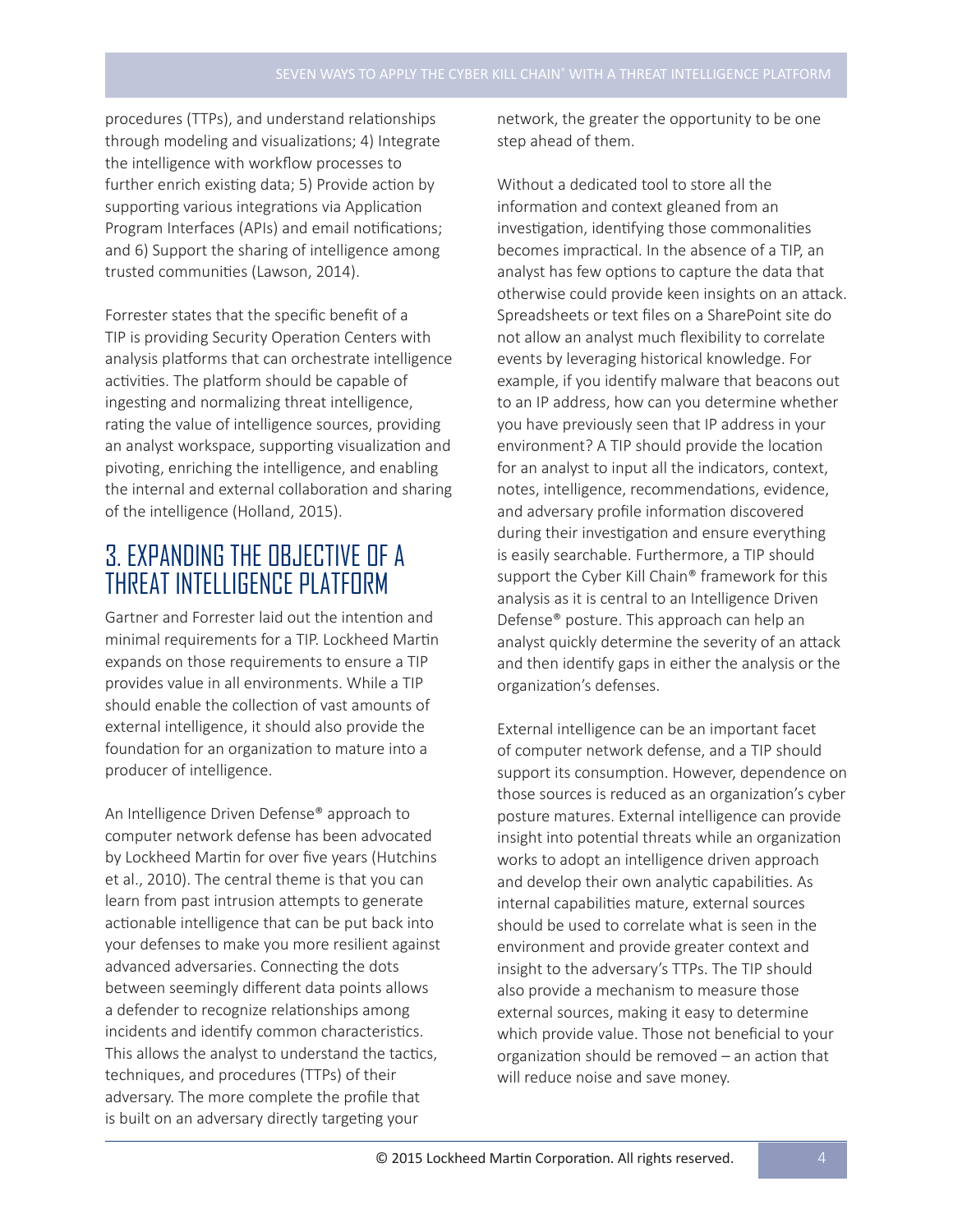#### 4. SEVEN WAYS TO APPLY THE CYBER KILL CHAIN® WITH A THREAT INTELLIGENCE PLATFORM

The Cyber Kill Chain® framework for computer network defense is not something that can be placed into an enterprise's defenses. However, there are seven ways to apply it within an organization to mitigate risk, build true resilience, better communicate, and meaningfully measure results (Hutchins, 2014). Each of these applications can be achieved or augmented with the use of a TIP that manages threat intelligence and enables an analyst to identify broader campaign activity by leveraging historical data.

#### 4.1 PRIORITIZE SENSOR ALERTS

With so many alerts coming from so many sources, which alerts should be analyzed first? Which sensor is the most important and demands immediate attention? In order to answer these questions, an organization should list the events that are produced by each sensor and map them to the relevant stage of the Cyber Kill Chain®. The further down the attack chain to which an event maps, the higher the priority of that alert. For example, an event produced from a Network Intrusion Detection System (NIDS) maps to either the first stage, Reconnaissance, or the third stage, Delivery. However, an event from a HIPS maps to stage four or five, Installation or Exploitation, or perhaps even stage seven, Action on Objectives. Thus alerts coming from the HIPS should be evaluated first, because they correspond to the potentially more damaging event.

A proper Threat Intelligence Platform can help an organization with this by automatically ingesting alerts from a Security Information and Event Management (SIEM) or SIEM-like device that aggregates and normalizes events. The alerts should be ingested by the TIP and prioritized based on the original source of the alert. Those mapped to later stages of the Cyber Kill Chain® process should be associated with a higher priority and be displayed for an analyst to respond to first. The TIP

should also provide the functionality for the analyst to respond to the alert within the tool. That way if it is an intrusion or attempted intrusion, indicators can be documented, and notes recorded to explain how the investigation was conducted. Standard courses of action can also be documented so that similar alerts are dispositioned and addressed in a repeatable and efficient manner.

#### 4.2 PRIORITIZE ESCALATION

Another common problem for analyst teams is knowing with whom to report each attempted intrusion into the network. Investigation of an incident through the Cyber Kill Chain® framework can quickly determine the severity of the attack. Was a malicious email delivered to a recipient's inbox? Is a computer on the network communicating with a known command and control IP address? Once again, the further down the kill chain the attack progresses, the higher the incident should be reported in an organization's management chain. If an attack results in Action on Objectives – meaning the adversary was able to exfiltrate data from the network – the impact could potentially require notification to the organization's CEO or Board of Directors. On the other hand, a "shielded" attack, where malware has been installed on a host computer, but there is no command and control, may only need to be reported up to a Chief Information Security Officer, as this sort of compromise has much less impact on the organization.

A TIP can provide the platform for an analyst to record all results from the investigation of an intrusion. When an alert comes in, an analyst gathers data points and documents them in the TIP. The analyst then studies the data to understand the alert and identify how far the intrusion progressed. The TIP can map key pieces of intelligence to the stage of the Cyber Kill Chain® stage from which it was pulled to determine how far the intrusion advanced and the level of impact to the organization. This can then align directly to the level of escalation required to communicate the impact.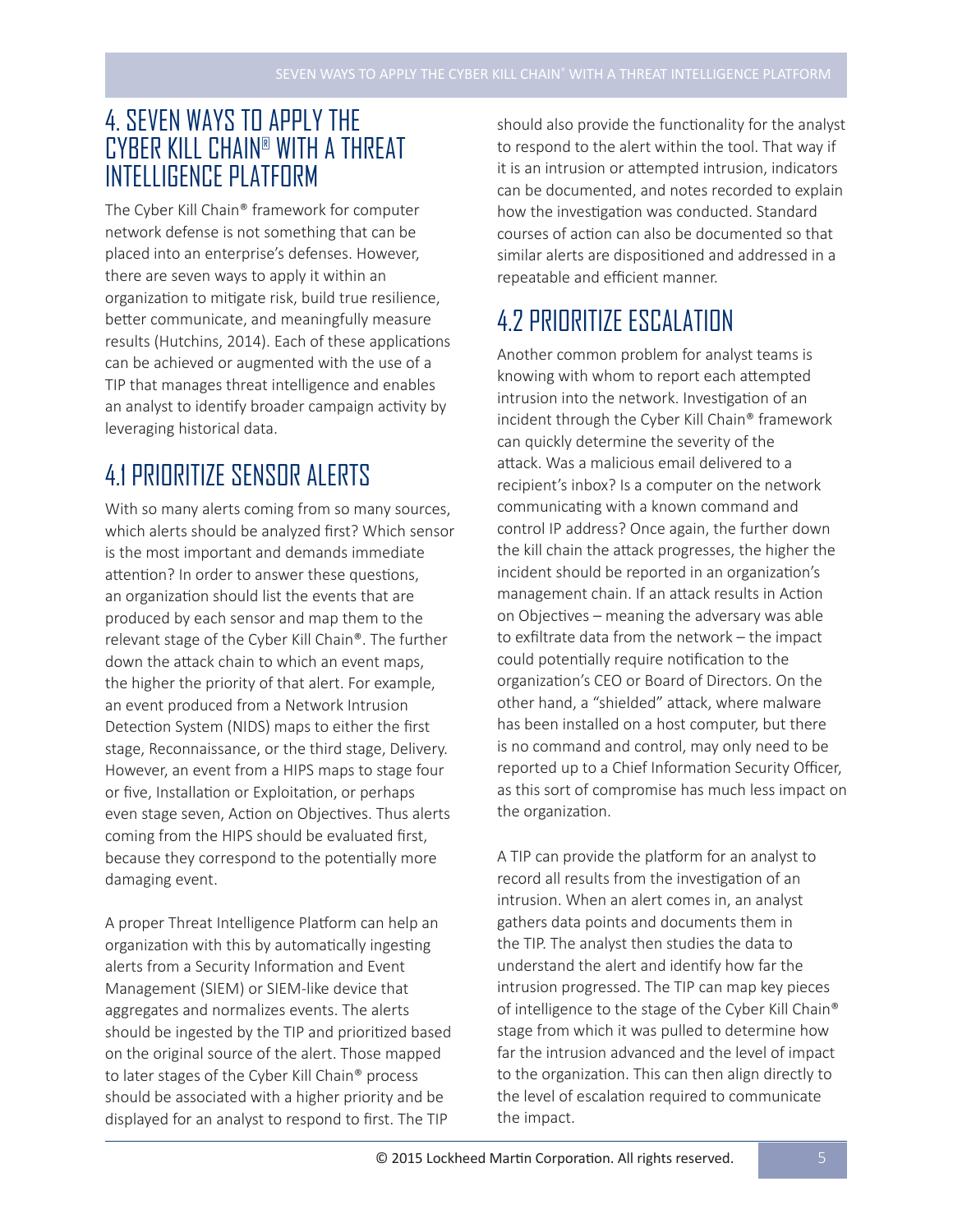#### 4.3 PRIORITIZE INVESTMENT

Establishing a return on investment for security products can be an arduous task. Building a business case for future investments can be even more difficult. An organization can visually display where protections exist that detect, deny, disrupt, degrade, and/or deceive an intrusion attempt at each stage of the Cyber Kill Chain® process. A graph showing each stage of the process on one axis and the countermeasure along the other can then identify the tool in place to perform the mitigation at that stage in the box where each intersects. An empty box indicates gaps where investments can be made to further enhance the organization's protections. An example of this type of graph is shown in Figure 1.

A TIP can provide this type of graph as output by associating mitigations for every intrusion attempt to each stage of the attack. A case can then be made to invest in tools that would fill the gap areas in an organization's countermeasures. Not every box would need to be filled for every organization, but the further along the Cyber Kill Chain®, the greater the priority. For example, there may not be a need to degrade Reconnaissance activity, but there would certainly be a need to detect a command and control channel.

Additionally, TIPs could help an organization identify data gaps and source collection requirements. As analysts investigate intrusions and intrusion attempts, those stages lacking data can lead to investments in tools to close the gap.

#### 4.4 MEASURE EFFECTIVENESS

As previously stated, attempted attacks should be investigated, analyzed, and synthesized using the Cyber Kill Chain® framework. The stage at which the attack was stopped should be documented. The goal is that over time attacks would be stopped earlier and earlier in the process.

Once again, a TIP can be the platform for an analyst to record the results of the investigation, analysis, and synthesis of each attempted intrusion. The identification of where in the Cyber Kill Chain® process the intrusion was stopped can also be recorded as a data point within the TIP. Another output of the TIP could then be a graphical representation of these stopping points over a period of time. Ideally the TIP would show a trend of analysts recognizing and preventing adversaries from reaching later stages of the kill chain, and thus becoming more effective. An example of this graph is shown in Figure 2.

|                                   | <b>Detect</b>                                                                             | <b>Deny</b>     | <b>Disrupt</b>   | <b>Degrade</b>                 | <b>Deceive</b>      |  |
|-----------------------------------|-------------------------------------------------------------------------------------------|-----------------|------------------|--------------------------------|---------------------|--|
| Reconnaissance                    | Web<br>analytics                                                                          | Firewall<br>ACL |                  |                                |                     |  |
| 2<br><b>Weaponization</b>         | <b>NIDS</b>                                                                               | <b>NIPS</b>     |                  |                                |                     |  |
| 3<br><b>Delivery</b>              | Vigilant User                                                                             | Proxy filter    | <b>Inline AV</b> | <b>Email Queuing</b>           |                     |  |
| <b>Exploitation</b><br>4          | <b>HIDS</b>                                                                               | Vendor<br>Patch | EMET, DEP        |                                |                     |  |
| 5<br><b>Installation</b>          | <b>HIDS</b>                                                                               |                 | AV               |                                |                     |  |
| <b>Command &amp; Control</b><br>6 | <b>NIDS</b>                                                                               | Firewall<br>ACL | <b>NIPS</b>      | Tarpit                         | <b>DNS</b> redirect |  |
| <b>Actions on Objectives</b>      | Audit log                                                                                 |                 |                  | Quality of<br>Service throttle | Honeypot            |  |
|                                   | Cyber Kill Chain Solution Cyber Threat Model @ 2011 Lockheed Martin. All Rights Reserved. |                 |                  |                                |                     |  |

Figure 1: Countermeasures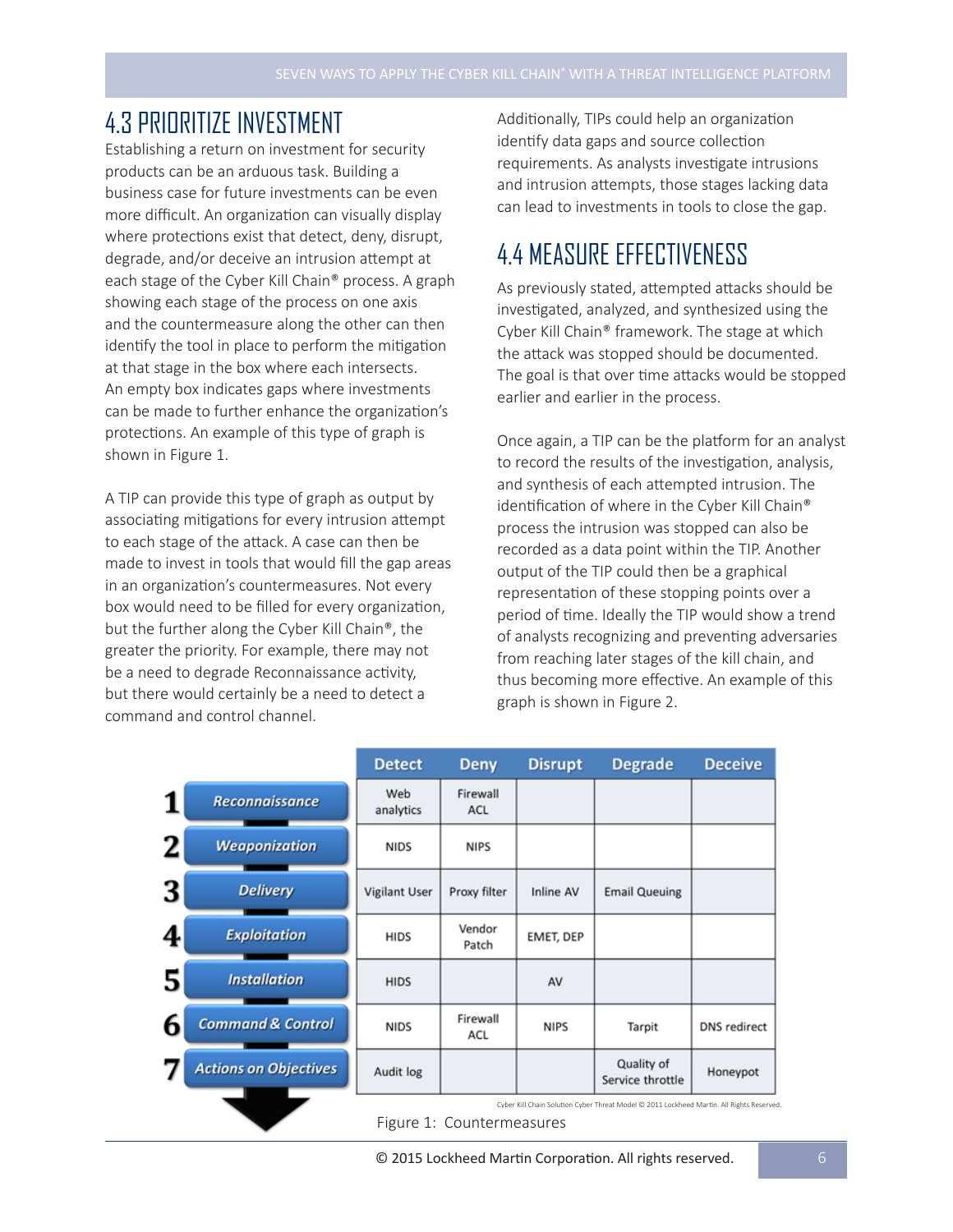

Figure 2: Measuring Effectiveness Scorecard

## 4.5 MEASURE RESILIENCE

If an intrusion is blocked in an early Cyber Kill Chain® stage and the organization's detections and mitigations are effective, is the organization also resilient? In other words, if it weren't identified and stopped at that point, would it have been caught lower down the kill chain? Were there layers of security in place that would protect an organization in a future attack if the adversary changed that one particular tactic, signature, or indicator? This is determined after synthesizing an attack through the entire Cyber Kill Chain® cycle – regardless of how early it is stopped. Understanding what would have happened had the adversary been successful is just as important as understanding what did happen. Understanding where defenses are in place at every stage of the kill chain – including those past the point of initial detection  $-$  is understanding how resilient the organization is. The goal is to be effective and block intrusions early in the Cyber Kill Chain®, but also to be resilient and have layers of countermeasures in place.

Once again a TIP can associate countermeasures to each stage of the Cyber Kill Chain® framework for every intrusion attempt. This includes those later stages that the attempted intrusions did not actually reach. The TIP can reveal the level of

resiliency for each investigated incident and could provide the mechanism to compare the resiliency against intrusions over a period of time. As with effectiveness, the trend would hopefully show that the organization is becoming more resilient over time, with multiple countermeasures in place for each intrusion attempt.

### 4.6 MEASURE ANALYTIC COMPLETENESS

As has been previously discussed, an analyst's investigation does not stop with identifying and stopping an attack. One must also analyze how the attack occurred, and synthesize what would have happened had it not been stopped. This complete understanding of the potential incident can be measured against the Cyber Kill Chain® framework, which can be used as a pseudo checklist to ensure the analyst has mined all possible information. The idea of pulling data from every piece of the investigation is a critical component of the Intelligence Driven Defense® approach, as it is what provides the intelligence that informs one's defenses.

The output of good analysis is a lot of data and intelligence. Managing that data and intelligence is a function of a TIP. Furthermore, a TIP that employs the Cyber Kill Chain® framework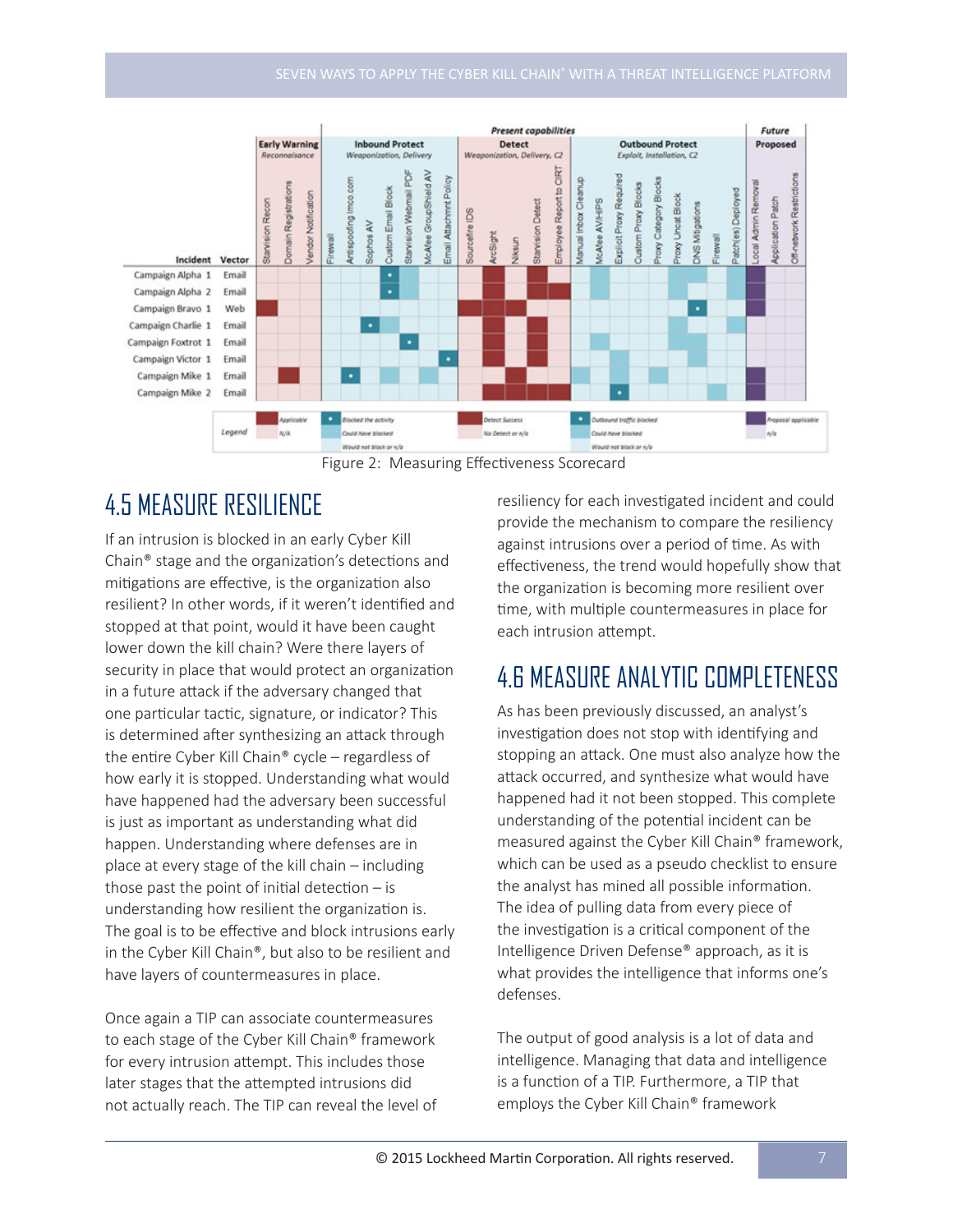for an investigation can help ensure analytic completeness. It can force the analyst to think about each step to encourage a complete understanding of the intrusion attempt: Do I understand each of the stages for this attack? Have I fully investigated, analyzed, and synthesized all the information I could possibly collect? A TIP should enable an analyst to become effective at computer network defense by providing a mechanism to produce one's own threat intelligence.

#### 4.7 IDENTIFY AND TRACK CAMPAIGNS

The final way to apply the Cyber Kill Chain® process within an organization is to group intrusions from the same adversary together into campaigns. This broader view provides insight into when a particular adversary attacks, the TTPs they commonly use, and how effective and resilient an organization is against that adversary. An organization can then prioritize and measure themselves against each adversary to further enhance their defenses. Establishing campaigns also provides a standard nomenclature to improve communications. This enables analysts to be more efficient when identifying intrusions, understanding potential next steps, and applying the proper defensive response.

An effective Threat Intelligence Platform enables analysts to determine patterns of malicious behavior learned from previous events to better address future attacks. All the data from previous investigations and the intelligence that is mined from analyzing and synthesizing intrusion attempts must be centrally stored and easy to search to enable identification of these patterns and quick recognition of relationships. Analysts connect intrusions by correlating indicators or TTPs from multiple Cyber Kill Chain® stages to determine that an attack is coming from a previously seen adversary. A powerful example of this is being able to recognize that the adversary scraping your external Web servers looking for documents is the same adversary who then sends a phishing email with a weaponized press release. The TIP can facilitate this correlation because it

holds all the intelligence and previous incident analysis.

Since the TIP is also the central location for all campaign mapping, a Campaign Heat Map or similar measurement of adversary activity should



© 2015 Lockheed Martin Corporation. All rights reserved.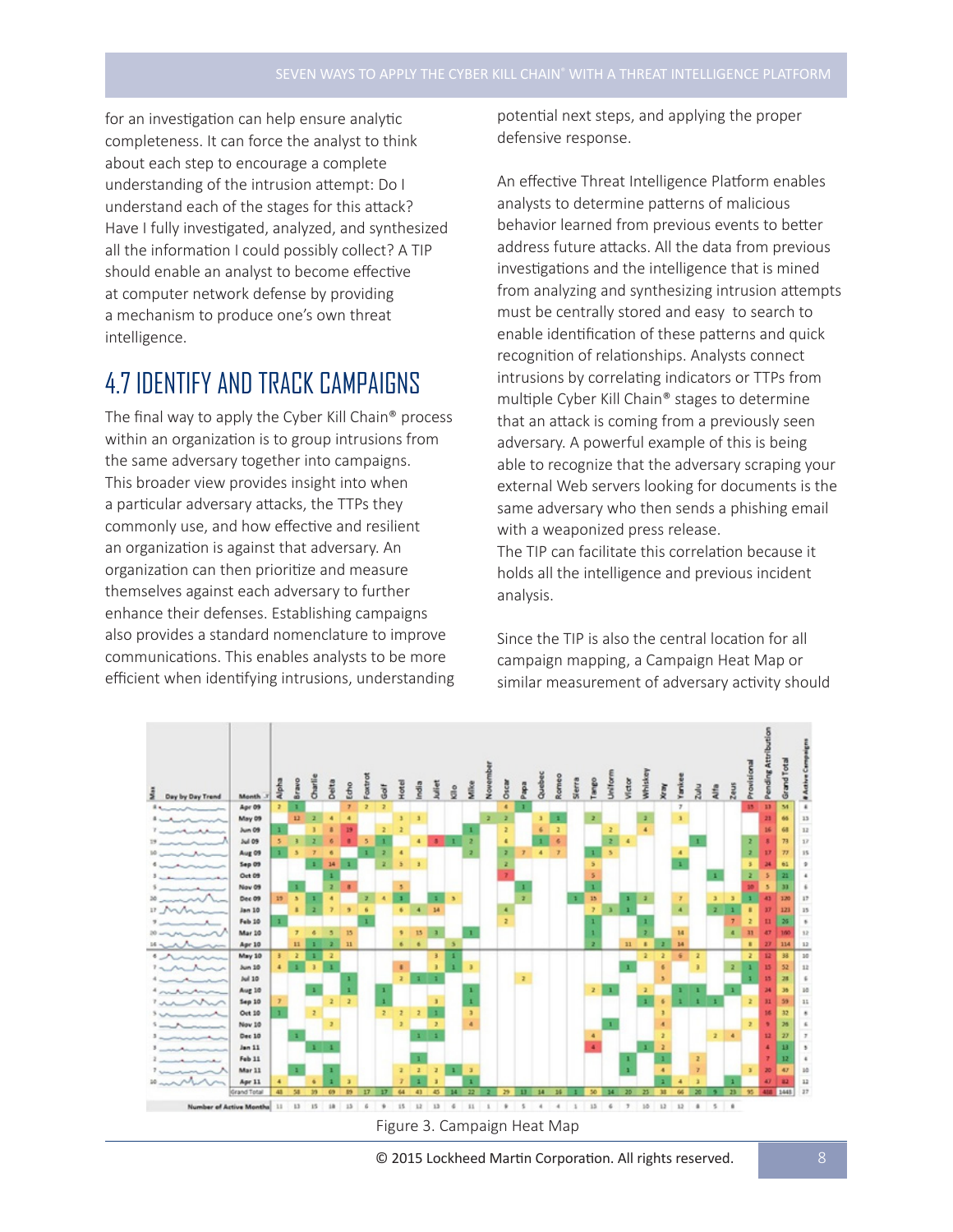be an output of a TIP. This heat map can help organizations build a profile of past and current adversary activity, helping them better understand when, where, and how they will attack again in the future. A sample Campaign Heat Map is shown in Figure 3.

#### **5** THE PALISADE™ PLATEDRM

Lockheed Martin developed the Palisade™ solution to enable analysts to correlate malicious activity. It is not just an intelligence ingest engine or broker; it is a tool for analysts that supports the adoption of the Intelligence Driven Defense® methodology. Palisade™ is a centralized platform that integrates with an organization's SIEM to provide enterprisewide alerting capability and manage all threat intelligence – internal and external. It also enables the tracking of countermeasures to ensure the organization is properly acting upon the intelligence that has been mined.

The Palisade™ solution empowers analysts to focus their efforts and adopt an Intelligent Driven Defense® approach by providing a platform for incident investigation and response that is aligned to the Cyber Kill Chain® framework. It allows for the identification of broader campaign activity through the connection of disparate events by leveraging historical intelligence from previous incidents. The Palisade™ platform is an enabler for a more effective approach to computer network defense – an approach that is fueled by analyst tradecraft and intelligence.

#### 6 . CONCLUSION

Threat Intelligence Platforms are an emerging technology that help an organization to consume and then act on cyber intelligence. Rather than relying solely on external intelligence, a TIP can also enable an organization to transition to producing their own actionable intelligence. This is a more reliable, sustainable, and cost-effective model for the long-term defenses of an organization. Properly employing a TIP can enhance an

organization's cyber maturity and improve resiliency against advanced adversaries through the adoption of an Intelligence Driven Defense® approach to computer network defense. This can mean the difference between a reactive and vulnerable security state and a proactive, or even predictive, computer network defense posture that is capable of identifying and stopping current attacks, and preventing future attacks.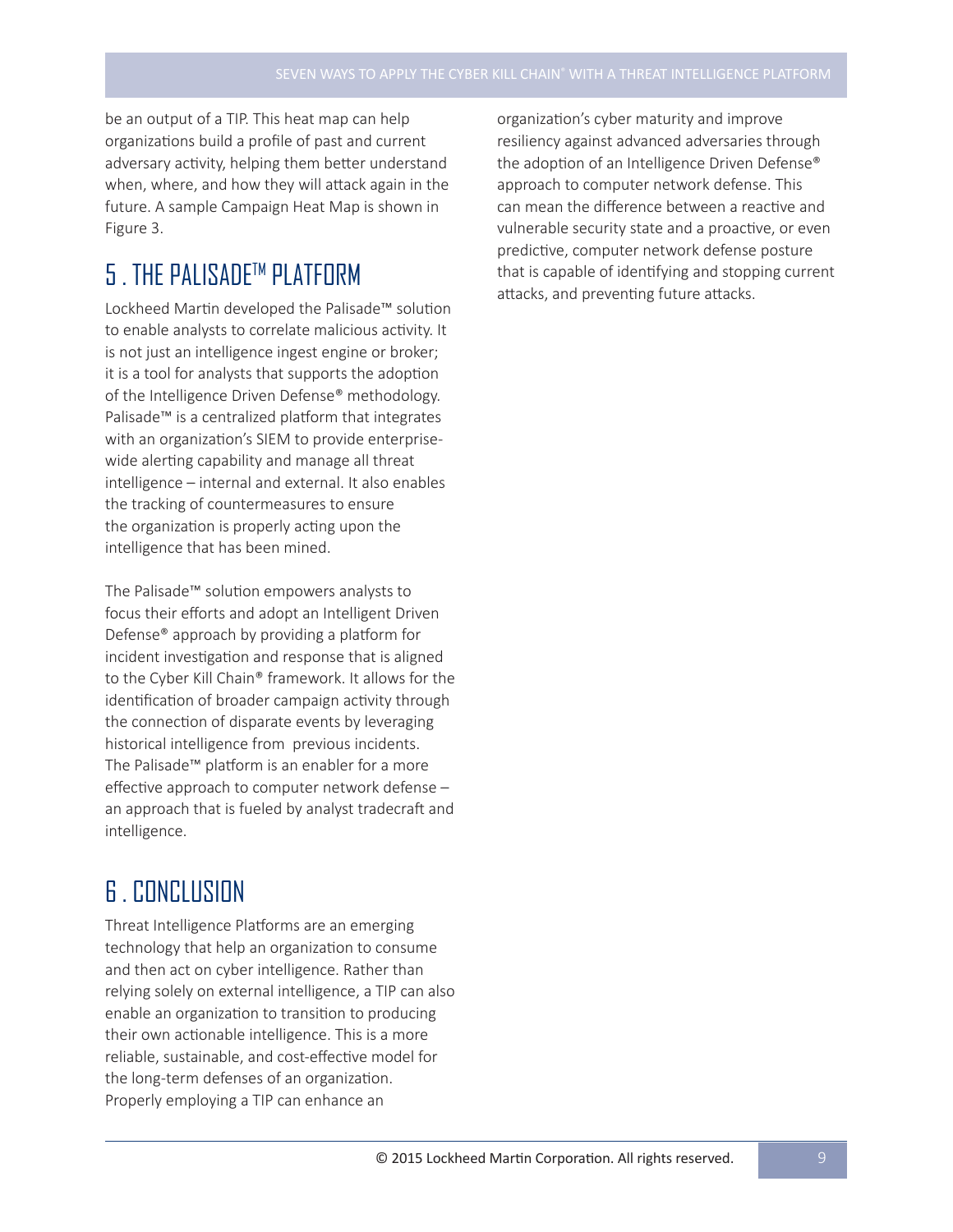#### References

Rick Holland. Threat Intelligence Buyer's Guide, 10 February 2014. URL https://digital-forensics.sans.org/summit-archives/cti\_summit2014/Threat\_Intelligence\_Buyers\_Guide\_ Rick\_Holland.pdf

Rick Holland. Threat Intelligence is Like Three Day Potty Training, April 2015. URL https://www.rsaconference.com/writable/presentations/file\_upload/cxo-t08r-threat-intelligence-is-likethree-day-potty-training.pdf

Eric Hutchins. Understanding the Cyber Kill Chain™: Applying Intelligence to Computer Network Defense, Rick Holland. Threat Intelligence is Like Three Day Potty Training, April 2015. URL https://www.rsaconference.com/writable/presentations/file\_upload/cxo-t08r-threat-intelligence-is-likethree-day-potty-training.pdf

Eric Hutchins, Michael Cloppert, Rohan Amin. Intelligence-Driven Computer Network Defense Informed by Analysis of Adversary Campaigns and Intrusion Kill Chains, 2010. URL https://isgs-gen.external.lmco.com/sites/ECS/Marketing/White%20Papers%20and%20External%20 Publications/Cyber%20Kill%20Chain%20Whitepaper.pdf,

Craig Lawson. Technology Overview for Threat Intelligence Platforms, 10 December 2014. URL https://www.gartner.com/doc/2941522/technology-overview-threat-intelligence-platforms

Rob McMillan. Definition: Threat Intelligence, 16 May 2013. URL https://www.gartner.com/doc/2487216/definition-threat-intelligence